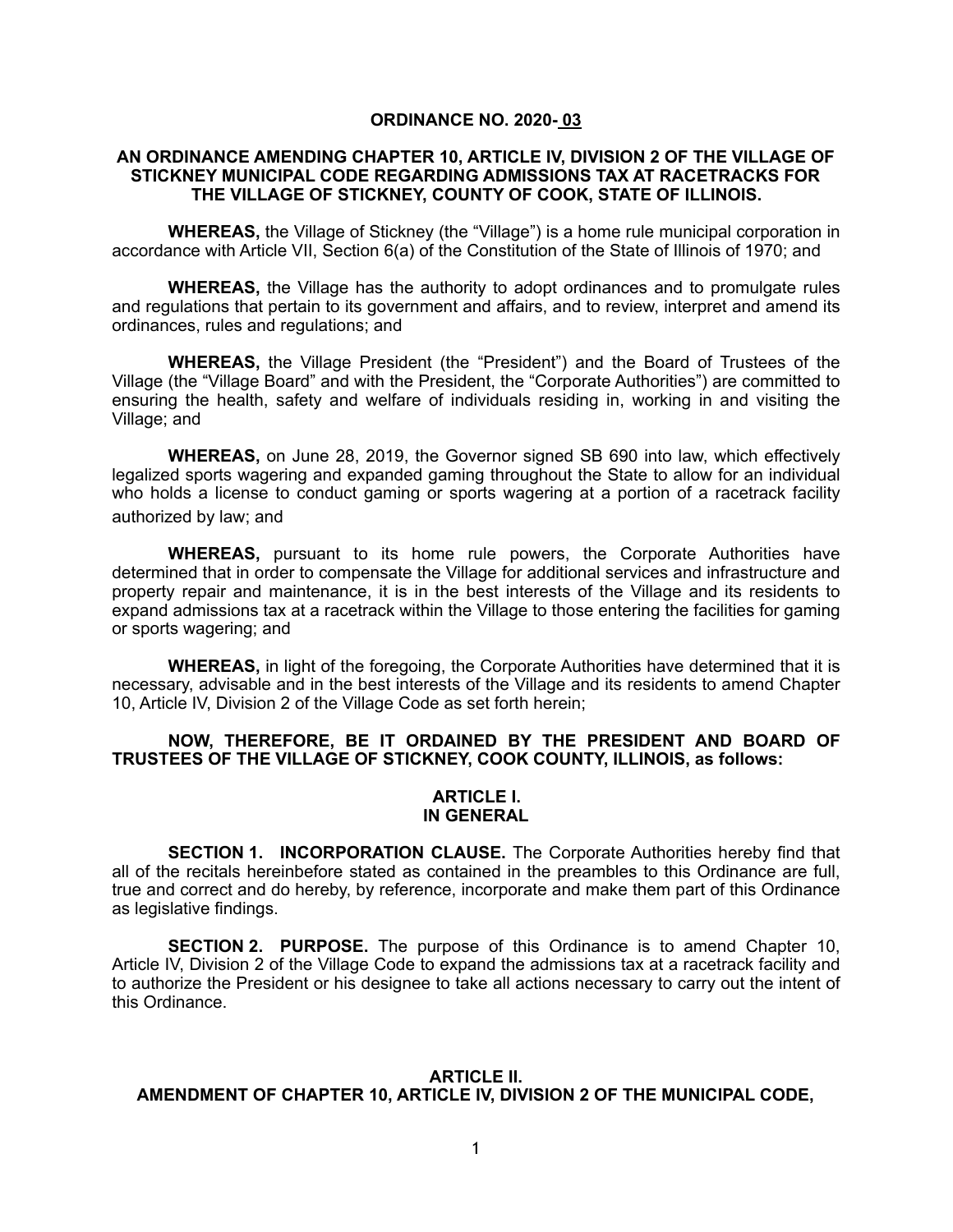# **VILLAGE OF STICKNEY, ILLINOIS**

 **SECTION 3. AMENDMENT OF CHAPTER 10, ARTICLE IV, DIVISION 2.** That the Village Code is hereby amended, notwithstanding any provision, ordinance, resolution or Village Code section to the contrary, by amending Chapter 10, Article VI, Division 2 as follows (additions underlined, deletions stricken):

**DIVISION 2. – ADMISSIONS TAX** 

## **Sec. 10-161. - Definitions.**

The following words, terms and phrases, when used in this division, shall have the meanings ascribed to them in this section, except where the context clearly indicates a different meaning:

*Horse racing* and *horse race* means, but is not limited to, thoroughbred horse racing, quarter horse racing and harness racing.

*Licensee* means any person licensed by the state to operate a racetrack for horse racing purposes in the state.

 *Organization gaming licensee* means any person who holds a license to conduct gaming at a portion of a racetrack facility authorized by law.

 *Master sports wagering licensee* means person who holds a license to conduct sports wagering at a portion of a racetrack facility authorized by law.

**Cross reference—** Definitions generally, § 1-2.

#### **Sec. 10-162. - Amount.**

 (a) Any licensee operating a racetrack for horse racing purposes within the village shall pay to the village the sum of \$0.10 for each admission of each person entering the grounds or enclosures of the licensee on each day during which horse racing is held.

(b) Any organization gaming licensee conducting gaming at a racetrack within the village shall pay to the village the sum of \$0.10 for each admission of each person entering the grounds or facilities of the organization gaming licensee where gaming will be conducted.

(c) Any master sports wagering licensee conducting sports wagering at a racetrack within the village shall pay to the village the sum of \$0.10 for each admission of each person entering the grounds or facilities of the master sports wagering licensee where sports wagering will be conducted.

(b)(d) No charge shall be made for admissions in the name of directors, officers, agents or employees of the licensee, organization gaming licensee or master sports wagering licensee, or to owners, trainers, jockeys and their employees or to any person entering the grounds or enclosures for the transaction of business in connection with race meetings or operations.

(c)(e) The licensee, organization gaming licensee and master sports wagering licensee may, if he or she desires, collect such amount from each person admitted in addition to the amount charged for such admissions.

**State Law reference—** Authority to levy tax imposed on licensees under this section, 230 ILCS 5/27(f).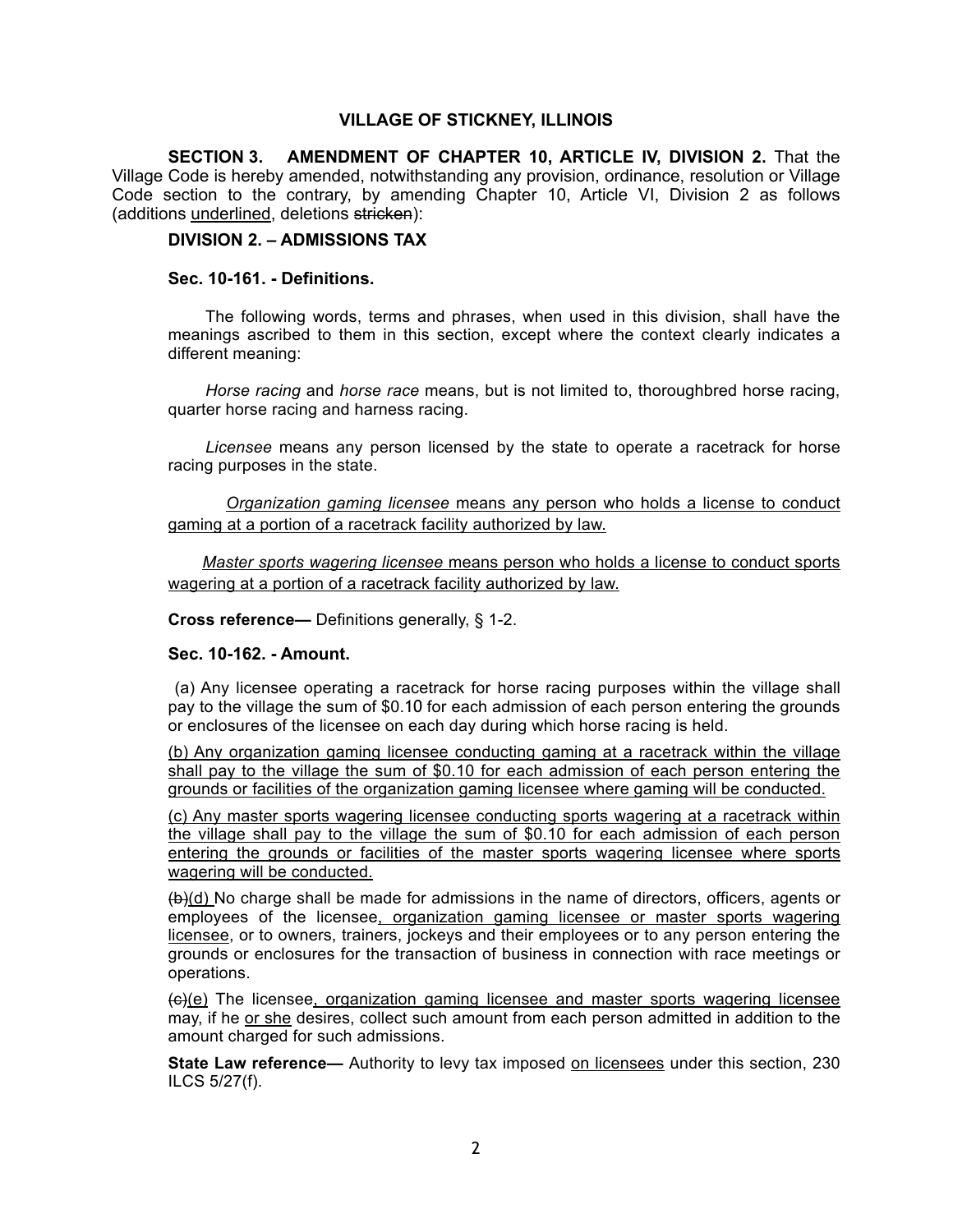#### **Sec. 10-163. - Books and records.**

Accurate books and records shall at all times be kept and maintained by the operator showing admissions on each race day and the attendance at each horse race meeting. Any organization gaming licensee or master sports wagering licensee shall also maintain accurate books and records showing admissions on any given day to areas where gaming or sports wagering is conducted. The duly authorized representatives of the village shall at all reasonable times have access to the admission records of any licensee, organization gaming licensee or master sports wagering licensee for the purpose of examining and checking the records and ascertaining whether or not the proper amount has been or is being paid to the village as provided in this division.

#### **Sec. 10-164. - Payment.**

The admissions tax provided for in this division shall be due and payable to the village on or before the 15th day of the month following any month during which horse racing, gaming or sports wagering was conducted. The licensee, organization gaming licensee and master sports wagering licensee shall supply at the time of payment a report showing the admissions on each race day for which the tax provided for in this division is being paid. All payments and reports required in this section shall be delivered to the office of the village clerk.

### **Sec. 10-165. - Penalty for violation of division.**

Any licensee, organization gaming licensee or master sports wagering licensee failing or refusing to pay the amount found to be due as provided in this division shall, upon conviction, be punished by a fine of not more than \$5,000.00 in addition to the amount due from such licensee, organization gaming licensee or master sports wagering licensee as provided in this division. A separate offense shall be deemed committed for each month the licensee fails or refuses to pay the amount found to be due as provided in this division.

#### **Secs. 10-166—10-180. - Reserved.**

 **SECTION 3.1. OTHER ACTIONS AUTHORIZED.** The officers, employees and/or agents of the Village shall take all action necessary or reasonably required to carry out, give effect to and consummate the amendments contemplated by this Ordinance and shall take all action necessary in conformity therewith. The officers, employees and/or agents of the Village are specifically authorized and directed to draft and disseminate any and all necessary forms or notices to be utilized in connection with the intent of this Ordinance.

## **ARTICLE III. HEADINGS, SAVINGS CLAUSES, PUBLICATION, EFFECTIVE DATE**

 **SECTION 4. HEADINGS.** The headings of the articles, sections, paragraphs and subparagraphs of this Ordinance are inserted solely for the convenience of reference and form no substantive part of this Ordinance nor should they be used in any interpretation or construction of any substantive provision of this Ordinance.

 **SECTION 5. SEVERABILITY.** The provisions of this Ordinance are hereby declared to be severable and should any provision of this Ordinance be determined to be in conflict with any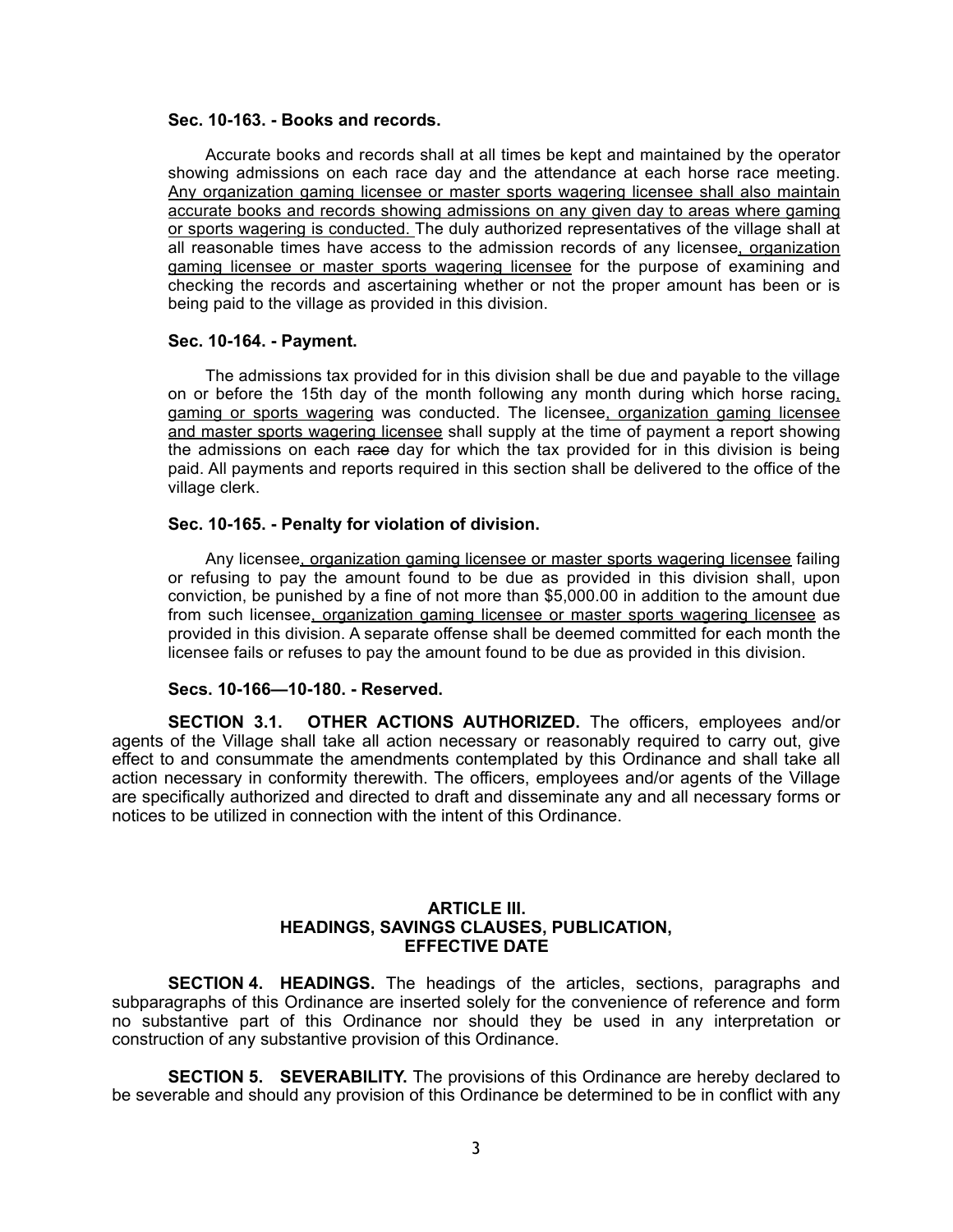law, statute or regulation by a court of competent jurisdiction, said provision shall be excluded and deemed inoperative, unenforceable and as though not provided for herein and all other provisions shall remain unaffected, unimpaired, valid and in full force and effect.

 **SECTION 6. SUPERSEDER.** All code provisions, ordinances, resolutions, rules and orders, or parts thereof, in conflict herewith are, to the extent of such conflict, hereby superseded.

 **SECTION 7. PUBLICATION.** A full, true and complete copy of this Ordinance shall be published in pamphlet form or in a newspaper published and of general circulation within the Village as provided by the Illinois Municipal Code, as amended.

 **SECTION 8. EFFECTIVE DATE.** This Ordinance shall be in full force and effect ten (10) days after its passage, approval and publication, as provided by law.

# **(REMAINDER OF THIS PAGE INTENTIONALLY LEFT BLANK)**